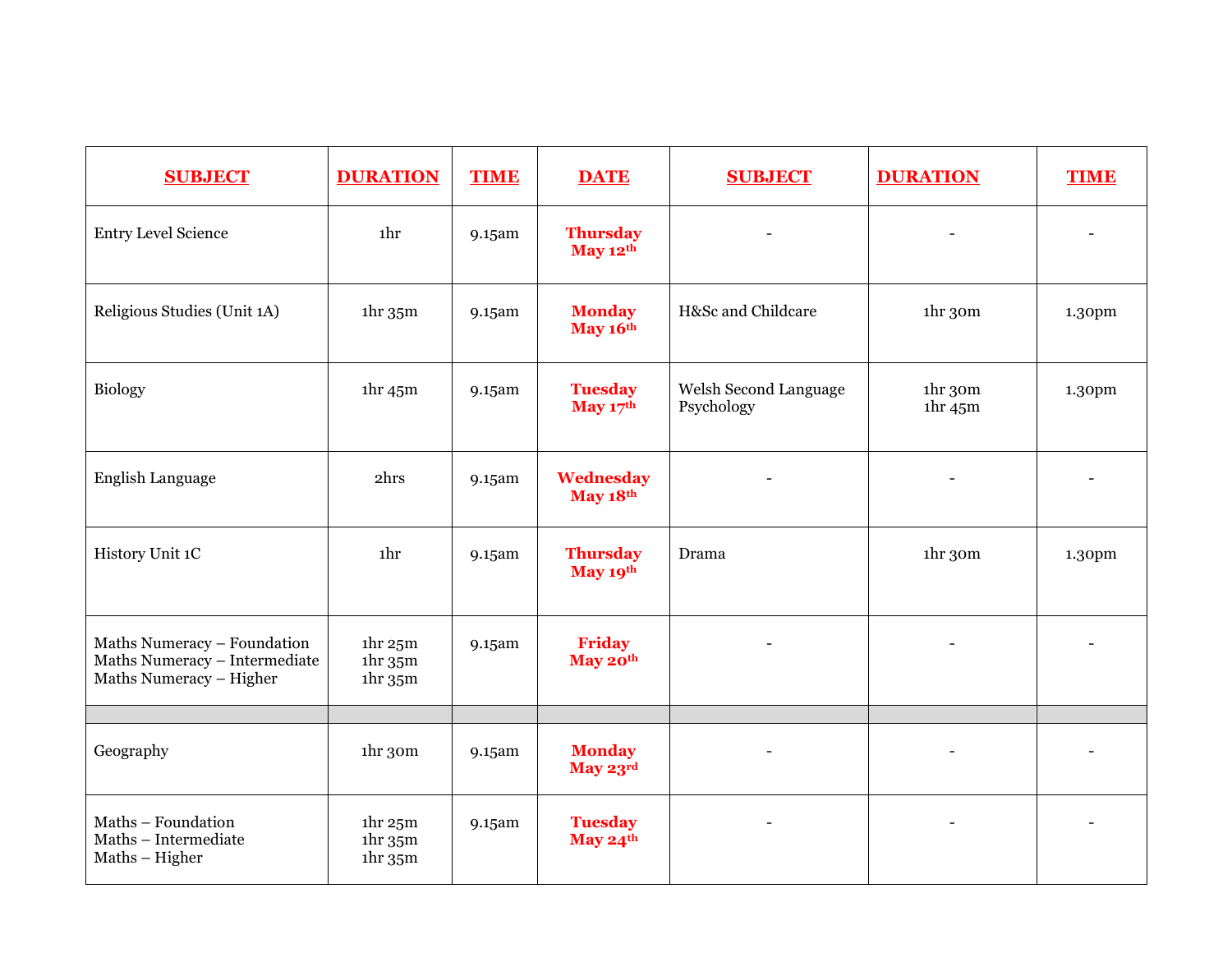| <b>English Literature</b>                                                                                                | 2hrs                                                                                                  | 9.15am                   | Wednesday<br>May 25th        | Media Studies     | 1hr 30m                         | 1.30pm |  |  |
|--------------------------------------------------------------------------------------------------------------------------|-------------------------------------------------------------------------------------------------------|--------------------------|------------------------------|-------------------|---------------------------------|--------|--|--|
| Spanish - Foundation Listening<br>Spanish - Foundation Reading<br>Spanish - Higher Listening<br>Spanish - Higher Reading | 35 <sub>m</sub><br>1hr<br>45 <sub>m</sub><br>1 <sup>hr</sup> 15 <sup>m</sup>                          | 9.15am                   | <b>Thursday</b><br>May 26th  |                   |                                 |        |  |  |
| Chemistry                                                                                                                | 1 <sup>hr</sup> 45 <sup>m</sup>                                                                       | 9.15am                   | <b>Friday</b><br>May $27th$  | Sport & Coaching  | 1hr 30m                         | 1.30pm |  |  |
| <b>HALF TERM</b>                                                                                                         |                                                                                                       |                          |                              |                   |                                 |        |  |  |
| $\overline{\phantom{0}}$                                                                                                 |                                                                                                       |                          | <b>Monday</b><br>June 6th    | Psychology        | 1 <sup>hr</sup> 45 <sup>m</sup> | 1.30pm |  |  |
| Maths Numeracy - Foundation<br>Maths Numeracy - Intermediate<br>Maths Numeracy - Higher                                  | 1 <sup>hr</sup> 25 <sup>m</sup><br>1 <sup>hr</sup> 35 <sup>m</sup><br>1 <sup>hr</sup> 35 <sup>m</sup> | 9.15am                   | <b>Tuesday</b><br>June $7th$ | Geography         | 1hr 30m                         | 1.30pm |  |  |
|                                                                                                                          |                                                                                                       | $\overline{\phantom{a}}$ | Wednesday<br>June 8th        | Physics           | 1 <sup>hr</sup> 45 <sup>m</sup> | 1.30pm |  |  |
| Welsh Second Language                                                                                                    | 1hr 30m                                                                                               | 9.15am                   | <b>Thursday</b><br>June 9th  | Religious Studies | 1 <sup>hr</sup> 35 <sup>m</sup> | 1.30pm |  |  |
| <b>English Language</b>                                                                                                  | 1hr 30m                                                                                               | 9.15am                   | <b>Friday</b><br>June 10th   |                   |                                 |        |  |  |
| History Unit 2B                                                                                                          | 1hr                                                                                                   | 9.15am                   | <b>Monday</b><br>June 13th   |                   | $\overline{\phantom{0}}$        |        |  |  |